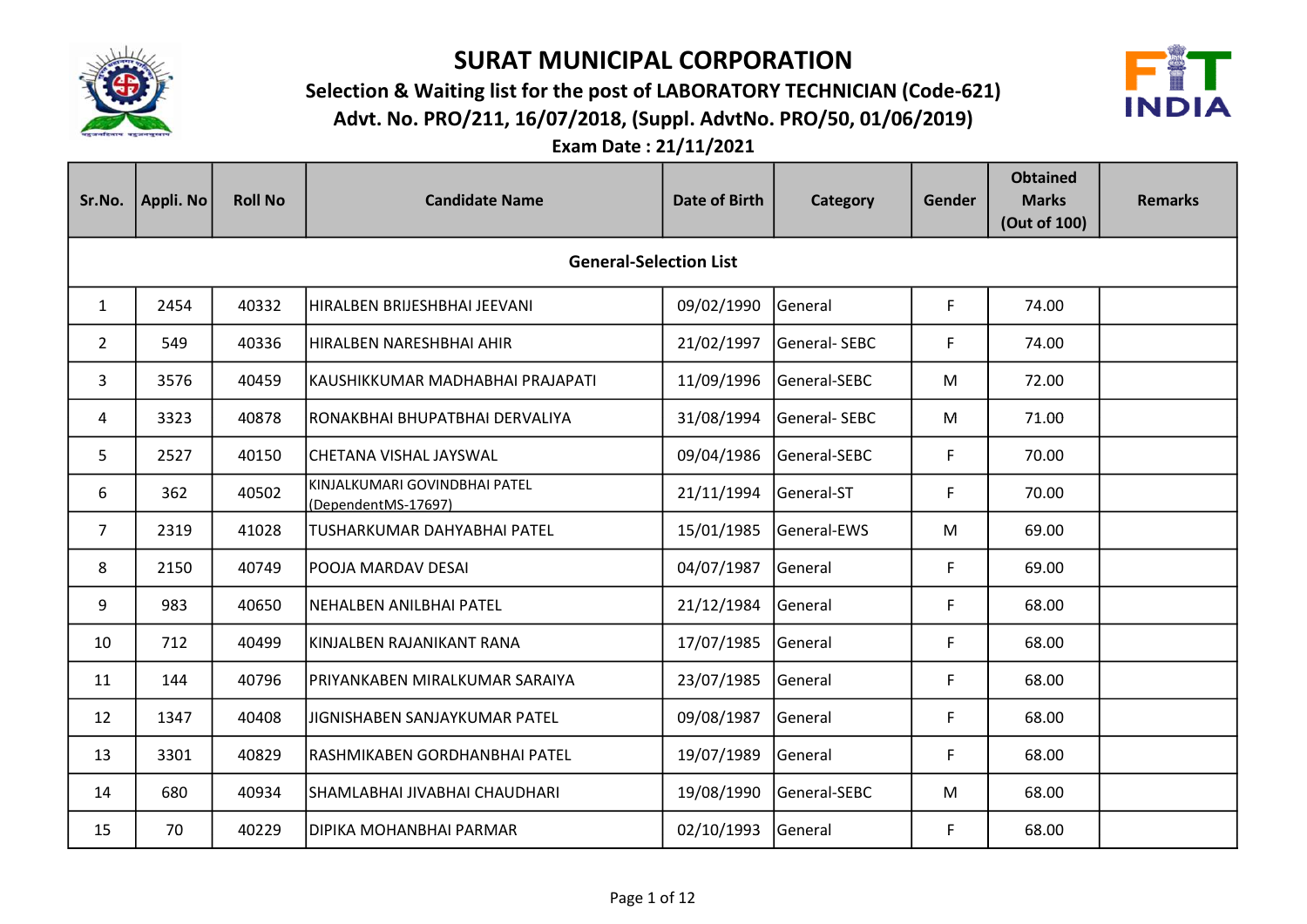

Advt. No. PRO/211, 16/07/2018, (Suppl. AdvtNo. PRO/50, 01/06/2019) Selection & Waiting list for the post of LABORATORY TECHNICIAN (Code-621)



| Sr.No.         | Appli. No | <b>Roll No</b> | <b>Candidate Name</b>          | Date of Birth | Category     | Gender | <b>Obtained</b><br><b>Marks</b><br>(Out of 100) | <b>Remarks</b> |
|----------------|-----------|----------------|--------------------------------|---------------|--------------|--------|-------------------------------------------------|----------------|
| 16             | 1356      | 41013          | TEHSIN MOHAMMED YUSUF SHAIKH   | 31/05/1994    | General      | F      | 68.00                                           |                |
| 17             | 537       | 40738          | PAYALKUMARI RAVJIBHAI PATEL    | 09/08/1996    | General-ST   | F      | 68.00                                           |                |
| 18             | 2969      | 40133          | İBINALBEN KISHORBHAI VAGHASIYA | 19/01/1997    | General-EWS  | F      | 68.00                                           |                |
| 19             | 485       | 41043          | UNNATI GAURANG PARIKH          | 08/12/1984    | lGeneral     | F      | 67.00                                           |                |
| 20             | 2891      | 40550          | MAHESHBHAI ARJANBHAI NANDWANA  | 02/04/1990    | General-SEBC | M      | 67.00                                           |                |
| 21             | 2619      | 40483          | KHYATIBEN MAHENDRAKUMAR PATEL  | 29/11/1992    | General-EWS  | F      | 67.00                                           |                |
| 22             | 197       | 40961          | SHWETAKUMARI THAKORBHAI PATEL  | 26/12/1995    | General-SEBC | F      | 67.00                                           |                |
| 23             | 3619      | 40136          | BINDESHVARI BHAGUBHAI PATEL    | 06/08/1988    | General-ST   | F      | 66.00                                           |                |
| 24             | 2111      | 40887          | RUCHI UMESHCHANDRA DUBEY       | 27/08/1990    | General      | F      | 66.00                                           |                |
|                |           |                | <b>ST-Selection List</b>       |               |              |        |                                                 |                |
| $\mathbf{1}$   | 361       | 40661          | NIKHILKUMAR RAJNIKANT PATEL    | 22/06/1994    | lst          | M      | 66.00                                           |                |
| $\overline{2}$ | 741       | 40147          | CHANDRIKABEN AMRUTBHAI PATEL   | 01/08/1997    | <b>ST</b>    | F      | 66.00                                           |                |
| 3              | 2973      | 40342          | HIREN JAYANTIBHAI RATHOD       | 12/10/1990    | <b>ST</b>    | M      | 65.00                                           |                |
| 4              | 597       | 41051          | URVASHIBEN KAUSHIKKUMAR MEHTA  | 09/10/1990    | ST           | F      | 63.00                                           |                |
| 5              | 1538      | 40352          | ILAXIBEN RAMUBHAI PATEL        | 10/05/1994    | ST           | F      | 63.00                                           |                |
| 6              | 2257      | 40642          | NEHA KISHORKUMAR VARLEKAR      | 25/05/1994    | <b>ST</b>    | F      | 63.00                                           |                |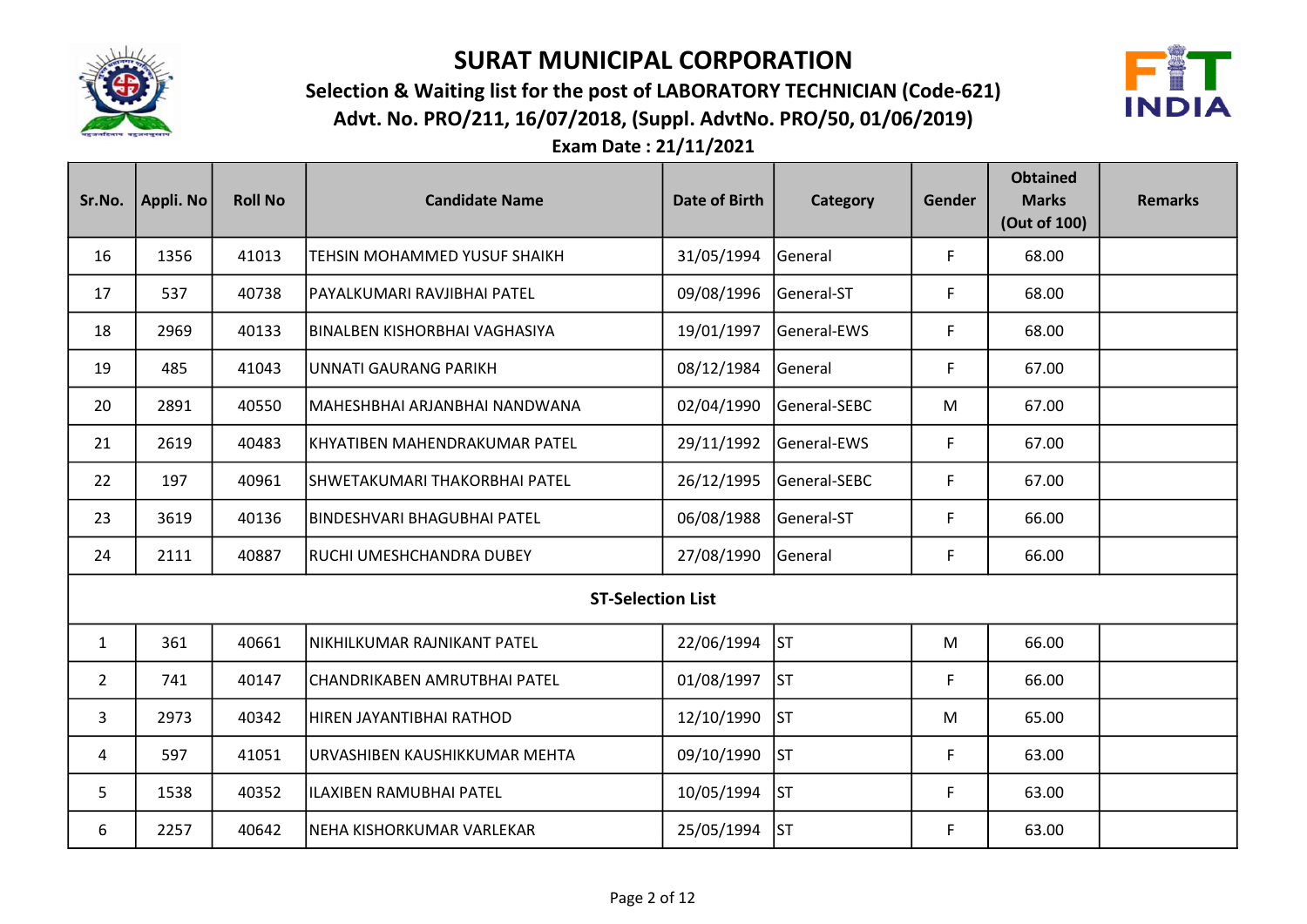

Advt. No. PRO/211, 16/07/2018, (Suppl. AdvtNo. PRO/50, 01/06/2019) Selection & Waiting list for the post of LABORATORY TECHNICIAN (Code-621)



| Sr.No.         | Appli. No | <b>Roll No</b> | <b>Candidate Name</b>                                | Date of Birth | Category    | Gender | <b>Obtained</b><br><b>Marks</b><br>(Out of 100) | <b>Remarks</b> |
|----------------|-----------|----------------|------------------------------------------------------|---------------|-------------|--------|-------------------------------------------------|----------------|
| $\overline{7}$ | 2339      | 40104          | <b>BHAVIKA GANESHBHAI PATEL</b>                      | 01/06/1999    | <b>ST</b>   | F      | 62.00                                           |                |
| 8              | 2508      | 41014          | <b>TEJABEN VASANTBHAI GAMIT</b>                      | 25/04/1992    | lst         | F      | 61.00                                           |                |
| 9              | 3611      | 40841          | REEYA ANILBHAI PATEL                                 | 16/03/1997    | lst         | F      | 61.00                                           |                |
| 10             | 1025      | 40588          | MEGHABEN GIRISHBHAI CHAUDHARI                        | 11/11/1990    | lst         | F      | 60.00                                           |                |
| 11             | 2267      | 40943          | SHITALKUMARI ASHOKBHAI PATEL                         | 22/05/1995    | <b>ST</b>   | F      | 60.00                                           |                |
| 12             | 582       | 40632          | NAITIKKUMAR JAYANTIBHAI PATEL                        | 19/06/1995    | <b>ST</b>   | M      | 59.00                                           |                |
| 13             | 629       | 41082          | VARSHAKUMARI VINAYBHAI GAMIT                         | 07/01/1995    | lst         | F      | 58.00                                           |                |
| 14             | 2021      | 40897          | İRUTVIKUMARI VINODBHAI CHADHARI                      | 06/08/1997    | lst         | F      | 58.00                                           |                |
| 15             | 1648      | 40851          | İRIDDHIBEN SUMANBHAI PATEL                           | 16/01/1993    | lst         | F      | 57.00                                           |                |
|                |           |                | <b>SEBC-Selection List</b>                           |               |             |        |                                                 |                |
| $\mathbf{1}$   | 2498      | 41029          | TWINKAL RAJESHBHAI GHODADRA                          | 02/07/1997    | <b>SEBC</b> | F      | 66.00                                           |                |
| $\overline{2}$ | 723       | 40393          | JIGISHA NARENDRAKUMAR DORIWALA                       | 20/09/1991    | <b>SEBC</b> | F      | 65.00                                           |                |
| 3              | 461       | 40995          | SURBHI DHIRAJLAL KAKLOTAR                            | 26/08/1996    | <b>SEBC</b> | F      | 64.00                                           |                |
| 4              | 263       | 40693          | NIRALIBEN NARENDRABHAI MISTRY<br>(DependentMS-13981) | 18/09/1996    | <b>SEBC</b> | F      | 64.00                                           |                |
| 5              | 1376      | 40302          | HEMANGINI RAMESHBHAI PATEL                           | 02/06/1987    | <b>SEBC</b> | F      | 63.00                                           |                |
| 6              | 797       | 40276          | GAYATRIBAHEN PRAKASHBHAI TANDEL                      | 25/07/1992    | <b>SEBC</b> | F      | 63.00                                           |                |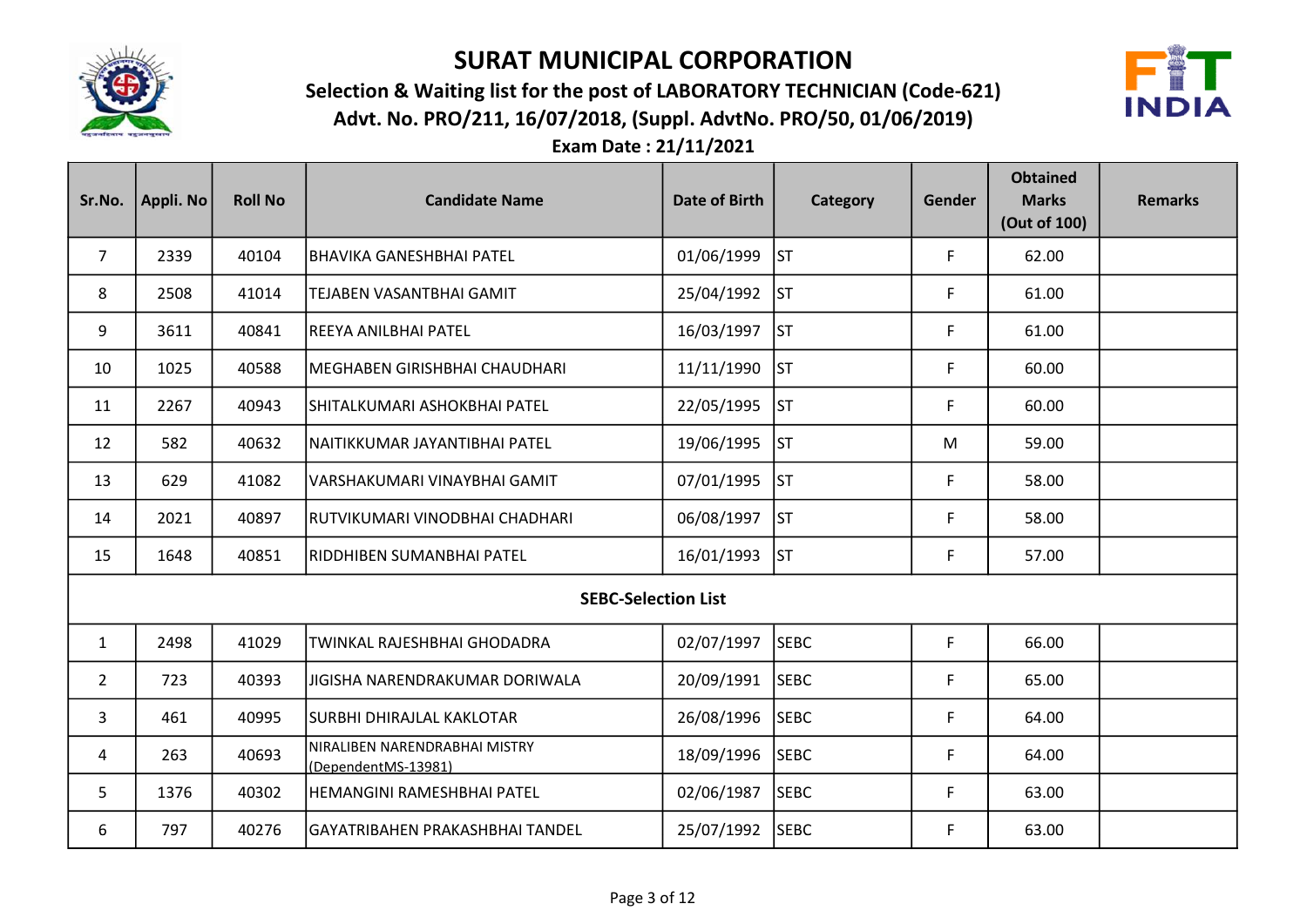

Advt. No. PRO/211, 16/07/2018, (Suppl. AdvtNo. PRO/50, 01/06/2019) Selection & Waiting list for the post of LABORATORY TECHNICIAN (Code-621)



| Sr.No.         | Appli. No | <b>Roll No</b> | <b>Candidate Name</b>              | <b>Date of Birth</b> | Category    | Gender      | <b>Obtained</b><br><b>Marks</b><br>(Out of 100) | <b>Remarks</b> |
|----------------|-----------|----------------|------------------------------------|----------------------|-------------|-------------|-------------------------------------------------|----------------|
| $\overline{7}$ | 1392      | 40771          | PRAVINABEN GOPALBHAI LADUMOR       | 01/11/1994           | <b>SEBC</b> | $\mathsf F$ | 63.00                                           |                |
| 8              | 1142      | 40195          | DHARMISHTHA MAHESHBHAI PATANVADIYA | 02/07/1996           | <b>SEBC</b> | F           | 63.00                                           |                |
| 9              | 358       | 40939          | SHILPABEN BHOLABHAI GURJAR         | 15/08/1985           | <b>SEBC</b> | F           | 62.00                                           |                |
| 10             | 365       | 40113          | BHOOMIKABEN PRAJESHKUMAR GADHAVI   | 03/07/1991           | <b>SEBC</b> | F           | 62.00                                           |                |
| 11             | 290       | 40456          | KARISHMABEN RAVIKUMAR PATEL        | 20/09/1992           | <b>SEBC</b> | F           | 62.00                                           |                |
| 12             | 3325      | 40578          | MAYURBHAI DHIRUBHAI BALDANIYA      | 29/09/1995           | <b>SEBC</b> | M           | 62.00                                           |                |
| 13             | 1130      | 40005          | <b>ABHIGNA BHAGUBHAI PATEL</b>     | 01/07/1987           | <b>SEBC</b> | $\mathsf F$ | 61.00                                           |                |
| 14             | 19        | 40110          | BHAVISHABEN HASMUKHBHAI MISTRY     | 21/12/1987           | <b>SEBC</b> | F           | 61.00                                           |                |
| 15             | 216       | 40739          | PERINKUMARI RAMESHCHANDRA PATEL    | 02/04/1996           | <b>SEBC</b> | F           | 61.00                                           |                |
| 16             | 2375      | 41015          | TEJAL SHAMBHUBHAI KARENA           | 02/12/1996           | <b>SEBC</b> | F           | 61.00                                           |                |
|                |           |                | <b>EWS- Selection List</b>         |                      |             |             |                                                 |                |
| $\mathbf{1}$   | 3298      | 40148          | CHANDRIKABEN ARAJANBHAI NASIT      | 07/06/1983           | <b>EWS</b>  | F           | 66.00                                           | Age Benefit    |
| $\overline{2}$ | 3297      | 40437          | KAJALBEN HIMMATBHAI KACHHADIYA     | 31/12/1986           | <b>EWS</b>  | F           | 64.00                                           |                |
| 3              | 41        | 40988          | SONIKABEN DIXITBHAI PATEL          | 30/04/1990           | <b>EWS</b>  | F           | 64.00                                           |                |
| 4              | 617       | 40097          | BEENABEN BABULAL PATEL             | 20/06/1983           | <b>EWS</b>  | F           | 61.00                                           | Age Benefit    |
| 5              | 1355      | 41087          | VIBHUTIBEN CHIMANBHAI PATEL        | 28/07/1997           | <b>EWS</b>  | F           | 61.00                                           |                |
| 6              | 2447      | 41025          | TRUSHABAHEN BHAVINKUMAR PATEL      | 26/07/1985           | <b>EWS</b>  | F           | 60.00                                           |                |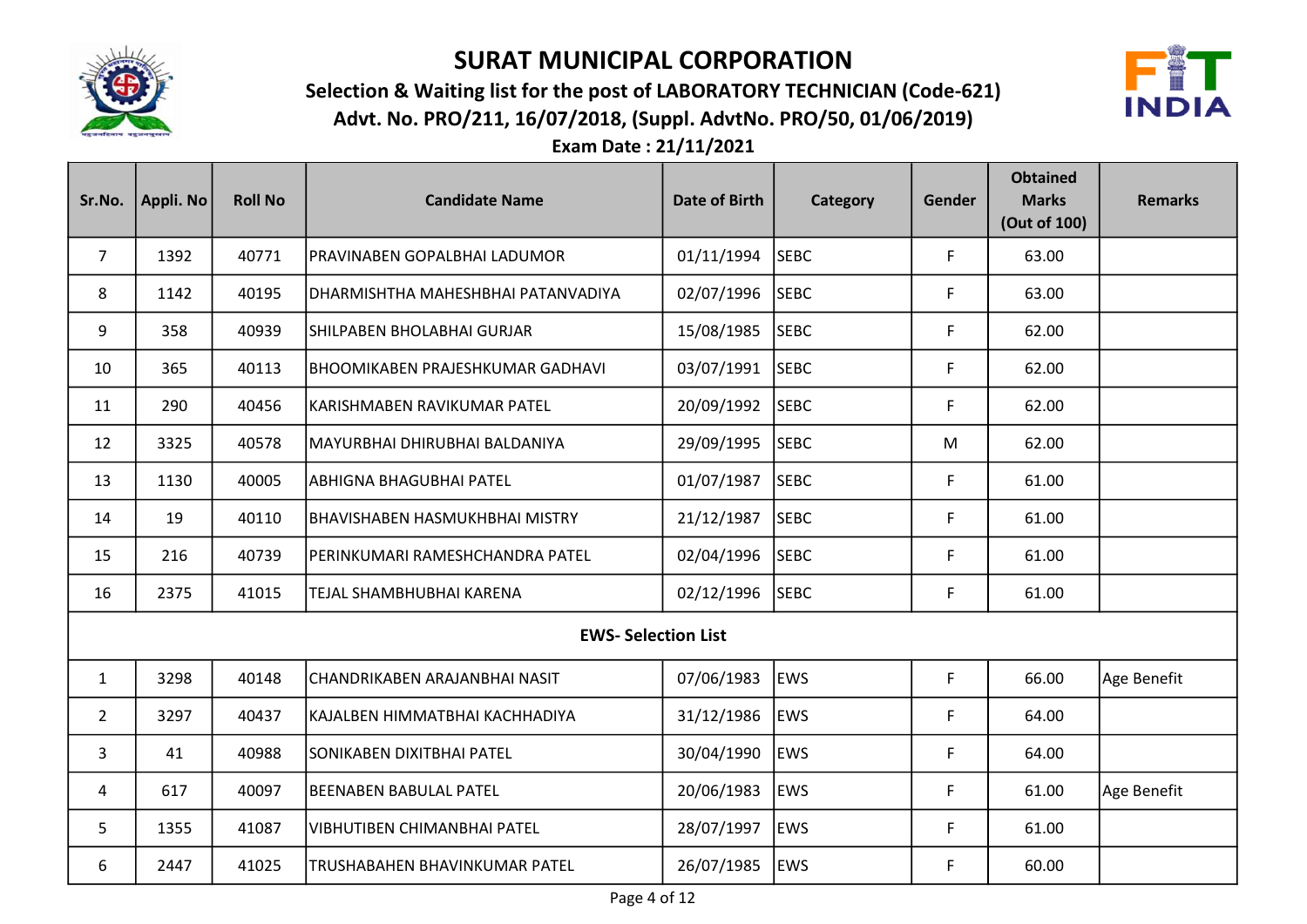

Advt. No. PRO/211, 16/07/2018, (Suppl. AdvtNo. PRO/50, 01/06/2019) Selection & Waiting list for the post of LABORATORY TECHNICIAN (Code-621)



| Sr.No.         | Appli. No           | <b>Roll No</b> | <b>Candidate Name</b>            | <b>Date of Birth</b> | Category       | Gender | <b>Obtained</b><br><b>Marks</b><br>(Out of 100) | <b>Remarks</b> |  |  |
|----------------|---------------------|----------------|----------------------------------|----------------------|----------------|--------|-------------------------------------------------|----------------|--|--|
|                | <b>Waiting List</b> |                |                                  |                      |                |        |                                                 |                |  |  |
| $\mathbf{1}$   | 1056                | 40925          | SEJALBEN KANUBHAI BALDHA         | 19/05/1987           | General        | F      | 65.00                                           |                |  |  |
| $\overline{2}$ | 2091                | 40952          | SHIVANI SATISHCHANDRA NAIK       | 21/04/1990           | General        | F      | 65.00                                           |                |  |  |
| 3              | 1566                | 40880          | ROSHNI HARSHADBHAI SOLANKI       | 19/10/1990           | General        | F      | 65.00                                           |                |  |  |
| 4              | 3068                | 40274          | GAUTAMKUMAR DHIRUBHAI JANI       | 23/12/1990           | General        | M      | 65.00                                           |                |  |  |
| 5              | 3233                | 40008          | AJITABEN RAMBHAI KANALA          | 01/06/1993           | General        | F      | 65.00                                           |                |  |  |
| 6              | 154                 | 40816          | RAGINIBEN JIGNESH PANDIT         | 13/08/1983           | General        | F      | 64.00                                           |                |  |  |
| $\overline{7}$ | 1391                | 40993          | İSUNITA RAMLAL HIRANI            | 24/04/1986           | General        | F      | 64.00                                           |                |  |  |
| 8              | 3737                | 40285          | lGUNVANT PRALHAD ATRE            | 29/05/1986           | General        | M      | 64.00                                           |                |  |  |
| 9              | 901                 | 40886          | RUCHA AMARISHKUMAR PANDYA        | 16/06/1986           | General        | F      | 64.00                                           |                |  |  |
| 10             | 3758                | 40721          | PARESHKUMAR KOKENDRAKUMAR THAKAR | 01/04/1988           | General        | M      | 64.00                                           |                |  |  |
| 11             | 832                 | 40159          | DARSHAN DINESHBHAI PATEL         | 05/07/1988           | General        | M      | 64.00                                           |                |  |  |
| 12             | 1783                | 40649          | NEHABEN NARESHBHAI PATEL         | 01/02/1989           | General        | F      | 64.00                                           |                |  |  |
| 13             | 3267                | 40470          | KHUSHBU GOVINDBHAI BABARIYA      | 28/04/1991           | General        | F      | 64.00                                           |                |  |  |
| 14             | 1563                | 41006          | ISWETABEN SUBHASCHANDRA TRIVEDI  | 30/05/1991           | General        | F      | 64.00                                           |                |  |  |
| 15             | 913                 | 40922          | <b>SEJAL HARSHIL NAIK</b>        | 01/07/1991           | <b>General</b> | F      | 64.00                                           |                |  |  |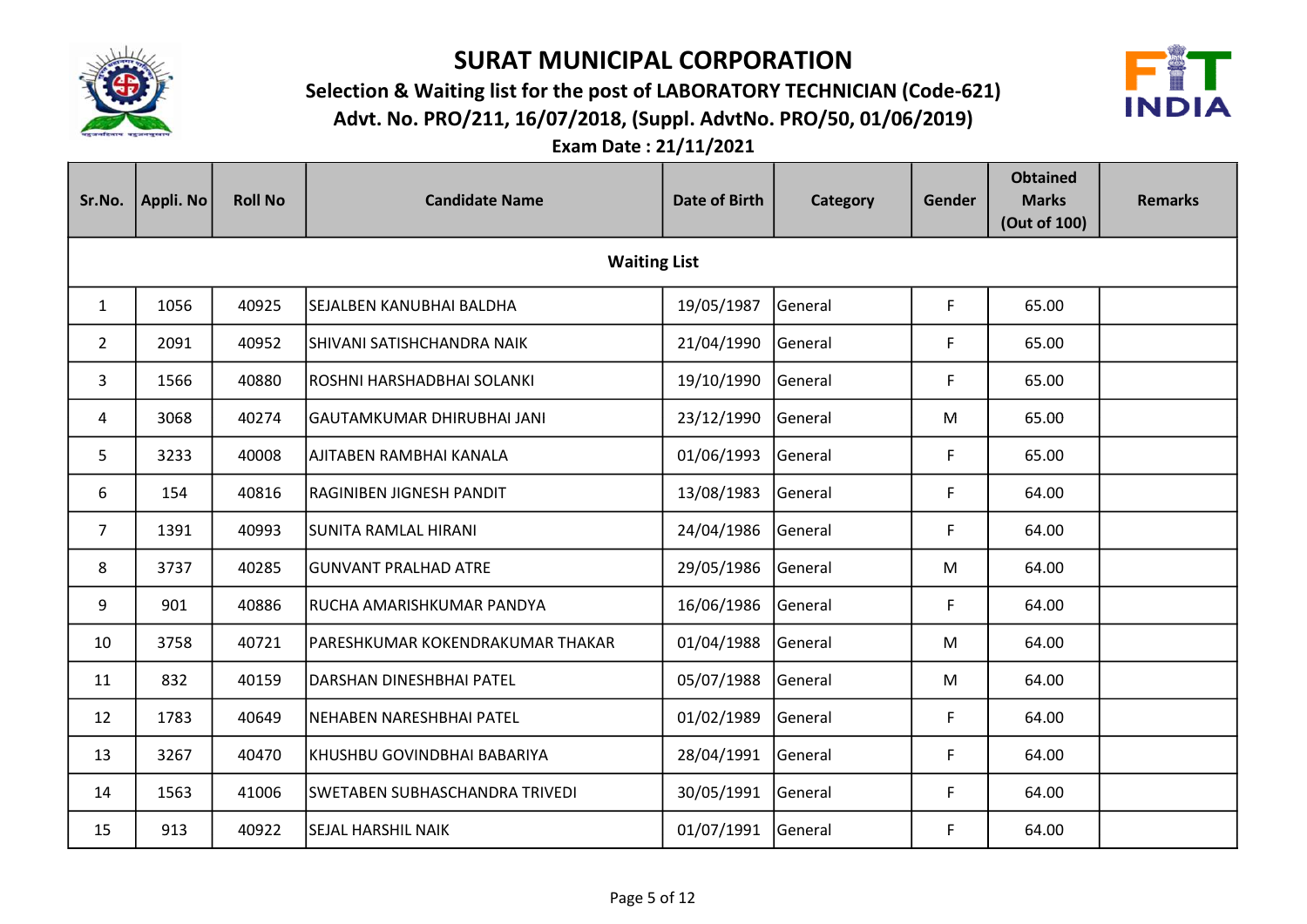

Advt. No. PRO/211, 16/07/2018, (Suppl. AdvtNo. PRO/50, 01/06/2019) Selection & Waiting list for the post of LABORATORY TECHNICIAN (Code-621)



| Sr.No. | Appli. No | <b>Roll No</b> | <b>Candidate Name</b>           | <b>Date of Birth</b> | Category | Gender | <b>Obtained</b><br><b>Marks</b><br>(Out of 100) | <b>Remarks</b> |
|--------|-----------|----------------|---------------------------------|----------------------|----------|--------|-------------------------------------------------|----------------|
| 16     | 1874      | 41041          | UMESH KANTIBHAI BUHA            | 28/08/1994           | General  | M      | 64.00                                           |                |
| 17     | 1337      | 40083          | AVANI MAGANBHAI KANANI          | 19/01/1996           | General  | F      | 64.00                                           |                |
| 18     | 2896      | 40183          | DHARA JINABHAI SALUDIYA         | 21/05/1996           | General  | F      | 64.00                                           |                |
| 19     | 1064      | 40571          | MAULIKA BAHVESH DERASARI        | 07/01/1980           | General  | F      | 63.00                                           | Age Benefit    |
| 20     | 387       | 40143          | CHAITALIBAHEN VINODKUMAR TAILOR | 15/08/1984           | General  | F      | 63.00                                           |                |
| 21     | 1244      | 40806          | PRUTHA KALPESHKUMAR TRAJIYA     | 20/10/1984           | General  | F      | 63.00                                           |                |
| 22     | 2879      | 40586          | <b>MEGHABAHEN MANISH PATEL</b>  | 14/09/1985           | General  | F      | 63.00                                           |                |
| 23     | 1408      | 40831          | RASHMIKABEN KALIDAS PARMAR      | 09/09/1986           | General  | F      | 63.00                                           |                |
| 24     | 3243      | 40019          | ALPESH RAMESHBHAI HIRPARA       | 27/04/1987           | General  | M      | 63.00                                           |                |
| 25     | 98        | 40131          | <b>BINABEN SUDHIRBHAI PATEL</b> | 11/09/1990           | General  | F      | 63.00                                           |                |
| 26     | 3600      | 41021          | TRUPTIBAHEN KANTILAL FALDU      | 02/04/1991           | General  | F      | 63.00                                           |                |
| 27     | 764       | 40461          | KAVITABEN CHATURBHAI KOTADIYA   | 28/12/1994           | General  | F      | 63.00                                           |                |
| 28     | 822       | 40890          | RUCHITABEN DAYABHAI ZAZADIYA    | 15/06/1995           | General  | F      | 63.00                                           |                |
| 29     | 3114      | 40404          | JIGNESH JIVRAJBHAI VARIYA       | 04/08/1995           | General  | M      | 63.00                                           |                |
| 30     | 1214      | 40917          | SAPNA RAMBADAL MISHRA           | 02/03/1997           | General  | F      | 63.00                                           |                |
| 31     | 2995      | 40184          | DHARA VIJAYBHAI DHAMI           | 18/07/1997           | General  | F      | 63.00                                           |                |
| 32     | 1118      | 40392          | <b>JIGISHA JITENDRA DESAI</b>   | 13/09/1978           | General  | F      | 62.00                                           | Age Benefit    |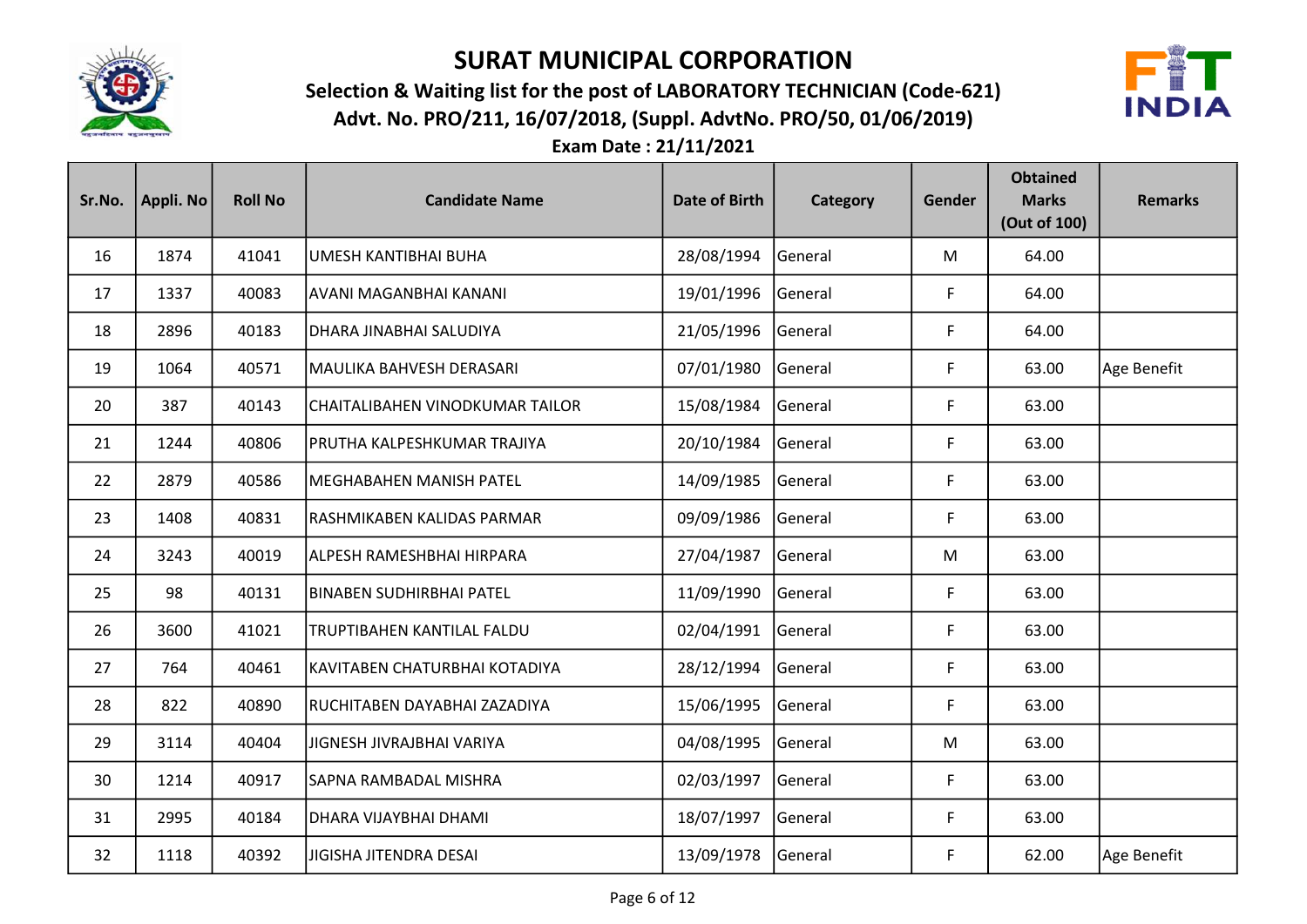

Advt. No. PRO/211, 16/07/2018, (Suppl. AdvtNo. PRO/50, 01/06/2019) Selection & Waiting list for the post of LABORATORY TECHNICIAN (Code-621)



| Sr.No. | Appli. No | <b>Roll No</b> | <b>Candidate Name</b>               | <b>Date of Birth</b> | Category       | Gender | <b>Obtained</b><br><b>Marks</b><br>(Out of 100) | <b>Remarks</b> |
|--------|-----------|----------------|-------------------------------------|----------------------|----------------|--------|-------------------------------------------------|----------------|
| 33     | 1123      | 40957          | SHRADDHABEN GAURANGKUMAR PATEL      | 10/11/1986           | <b>General</b> | F      | 62.00                                           |                |
| 34     | 1755      | 40173          | <b>DEEPTI VIKAS TAILOR</b>          | 19/12/1986           | General        | F      | 62.00                                           |                |
| 35     | 2449      | 40737          | PAYALKUMARI MADHUBHAI VORA          | 10/01/1988           | General        | F      | 62.00                                           |                |
| 36     | 3340      | 40700          | NIRUPABEN KALUBHAI RAMANI           | 26/07/1989           | General        | F      | 62.00                                           |                |
| 37     | 1546      | 40539          | KULDEEP TRIBHUVANNATH TIWARI        | 06/07/1991           | General        | M      | 62.00                                           |                |
| 38     | 49        | 40314          | HETALBEN RAJESHBHAI HIRPARA         | 26/11/1991           | General        | F      | 62.00                                           |                |
| 39     | 1314      | 40513          | KOMAL PRAKASHBHAI SHEDGE            | 10/04/1992           | General        | F      | 62.00                                           |                |
| 40     | 2015      | 40757          | POONAMBEN CHATURBHAI LUNAGARIYA     | 22/08/1994           | General        | F      | 62.00                                           |                |
| 41     | 910       | 40490          | KINJAL DINESHBHAI MEHTA             | 15/01/1995           | General        | F      | 62.00                                           |                |
| 42     | 3161      | 40627          | MONIKABEN VITHTHALBHAI RANAPARIYA   | 22/11/1995           | General        | F      | 62.00                                           |                |
| 43     | 1086      | 40577          | <b>MAYUR SURESH DEORE</b>           | 01/12/1995           | General        | M      | 62.00                                           |                |
| 44     | 302       | 40463          | KENI ROHITKUMAR PATEL               | 10/12/1995           | General        | F      | 62.00                                           |                |
| 45     | 3468      | 40656          | NIDHI JAYSUKHBHAI KAKADIYA          | 13/02/1996           | General        | F      | 62.00                                           |                |
| 46     | 3147      | 40007          | AESHA PRAKASHBHAI RAVAL             | 24/11/1996           | General        | F      | 62.00                                           |                |
| 47     | 2878      | 40949          | SHIVANI NIKUNBHAI PATEL             | 11/01/1997           | General        | F      | 62.00                                           |                |
| 48     | 584       | 40679          | <b>NILESHKUMAR JODHABHAI HADIYA</b> | 04/05/1997           | General        | M      | 62.00                                           |                |
| 49     | 3043      | 40503          | KINNARI ROSHANKUMAR PATEL           | 15/12/1978           | General        | F      | 61.00                                           | Age Benefit    |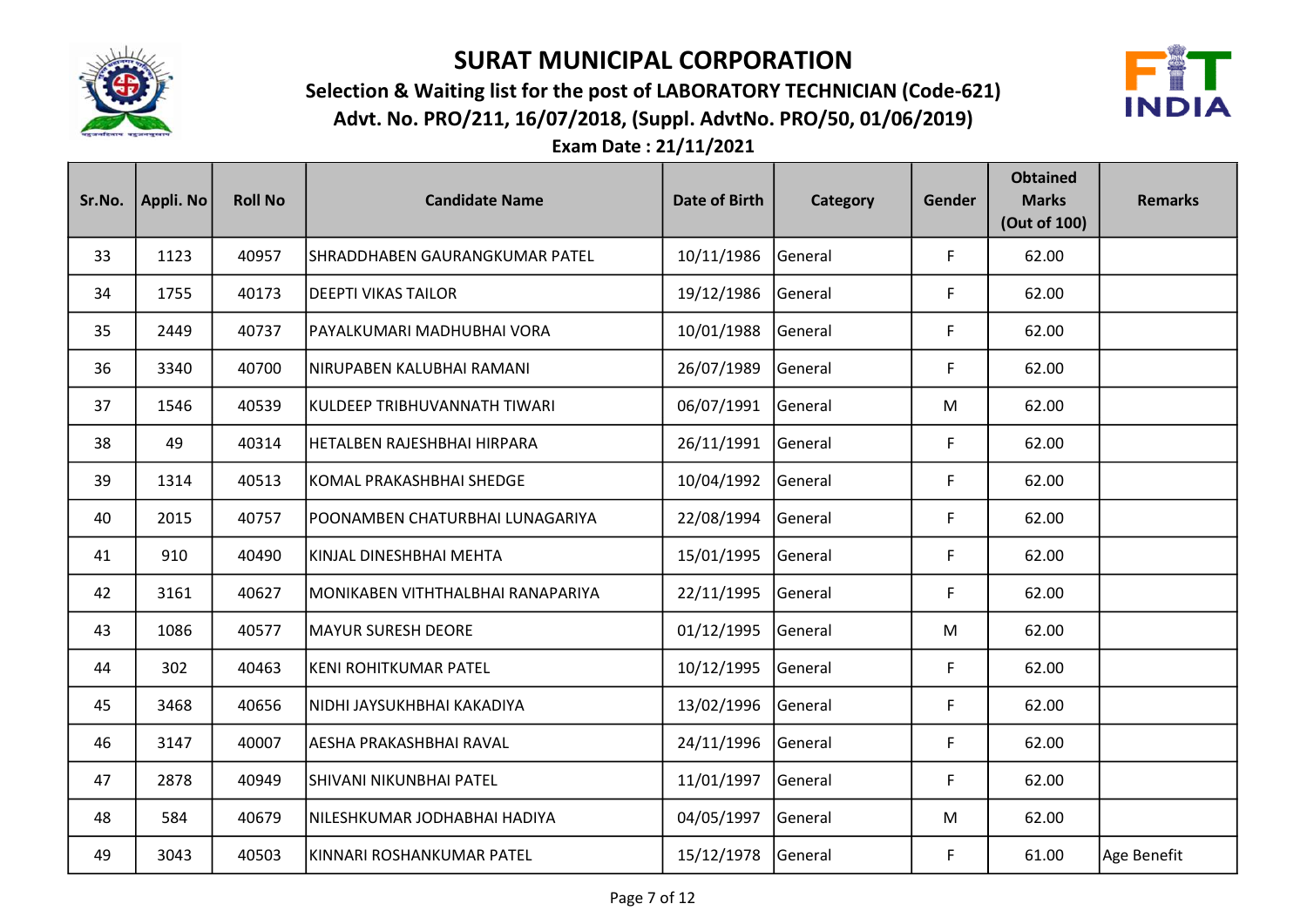

Advt. No. PRO/211, 16/07/2018, (Suppl. AdvtNo. PRO/50, 01/06/2019) Selection & Waiting list for the post of LABORATORY TECHNICIAN (Code-621)



| Sr.No. | Appli. No | <b>Roll No</b> | <b>Candidate Name</b>               | <b>Date of Birth</b> | Category       | Gender | <b>Obtained</b><br><b>Marks</b><br>(Out of 100) | <b>Remarks</b> |
|--------|-----------|----------------|-------------------------------------|----------------------|----------------|--------|-------------------------------------------------|----------------|
| 50     | 486       | 40193          | DHARINI BHALACHANDRA YADAV          | 07/11/1986           | General        | F      | 61.00                                           |                |
| 51     | 862       | 40153          | CHINTANKUMAR NITINBHAI CHAMPANERIYA | 13/11/1986           | General        | M      | 61.00                                           |                |
| 52     | 1753      | 40460          | KAVITABEN SATYENBHAI PATEL          | 01/06/1987           | General        | F      | 61.00                                           |                |
| 53     | 126       | 40681          | NIMISHA PARSOTTAMBHAI PATEL         | 25/10/1987           | General        | F      | 61.00                                           |                |
| 54     | 1330      | 40879          | ROSHAN GAURANGKUMAR PATEL           | 07/01/1988           | General        | F      | 61.00                                           |                |
| 55     | 209       | 40543          | LALITA CHATURBHAI SONAWANE          | 01/06/1989           | General        | F      | 61.00                                           |                |
| 56     | 1351      | 40977          | SONAL MANSUKHBHAI NARIGARA          | 01/01/1993           | General        | F      | 61.00                                           |                |
| 57     | 1215      | 40644          | NEHABAHEN KISHORBHAI SURATI         | 16/05/1995           | General        | F      | 61.00                                           |                |
| 58     | 2887      | 40552          | MAMTA RAMESHBHAI SAVALIYA           | 15/11/1996           | General        | F      | 61.00                                           |                |
| 59     | 3614      | 40748          | POOJA DEVISH KANGRIWALA             | 05/12/1996           | General        | F      | 61.00                                           |                |
| 60     | 2326      | 41026          | TRUSHABEN BAKULBHAI BHANDERI        | 17/06/1997           | <b>General</b> | F      | 61.00                                           |                |
| 61     | 1681      | 40926          | SEJALBEN SAMIRKUMAR NAIK            | 11/01/1981           | General        | F      | 60.00                                           | Age Benefit    |
| 62     | 3528      | 40448          | KALPANABAHEN RAVJIBHAI CHODAVADIYA  | 11/05/1981           | General        | F      | 60.00                                           | Age Benefit    |
| 63     | 1525      | 40361          | JAHNAVI PINAKINKUMAR GHARIWALA      | 18/11/1985           | General        | F      | 60.00                                           |                |
| 64     | 2070      | 41104          | VISHAL CHANDULAL VEKARIYA           | 02/12/1988           | <b>General</b> | M      | 60.00                                           |                |
| 65     | 703       | 40268          | FALGUNIKUMARI THAKORBHAI PATEL      | 20/03/1990           | <b>SEBC</b>    | F      | 60.00                                           |                |
| 66     | 747       | 40057          | JANUKUMARI SNEHALKUMAR PATEL        | 17/07/1990           | <b>SEBC</b>    | F      | 60.00                                           |                |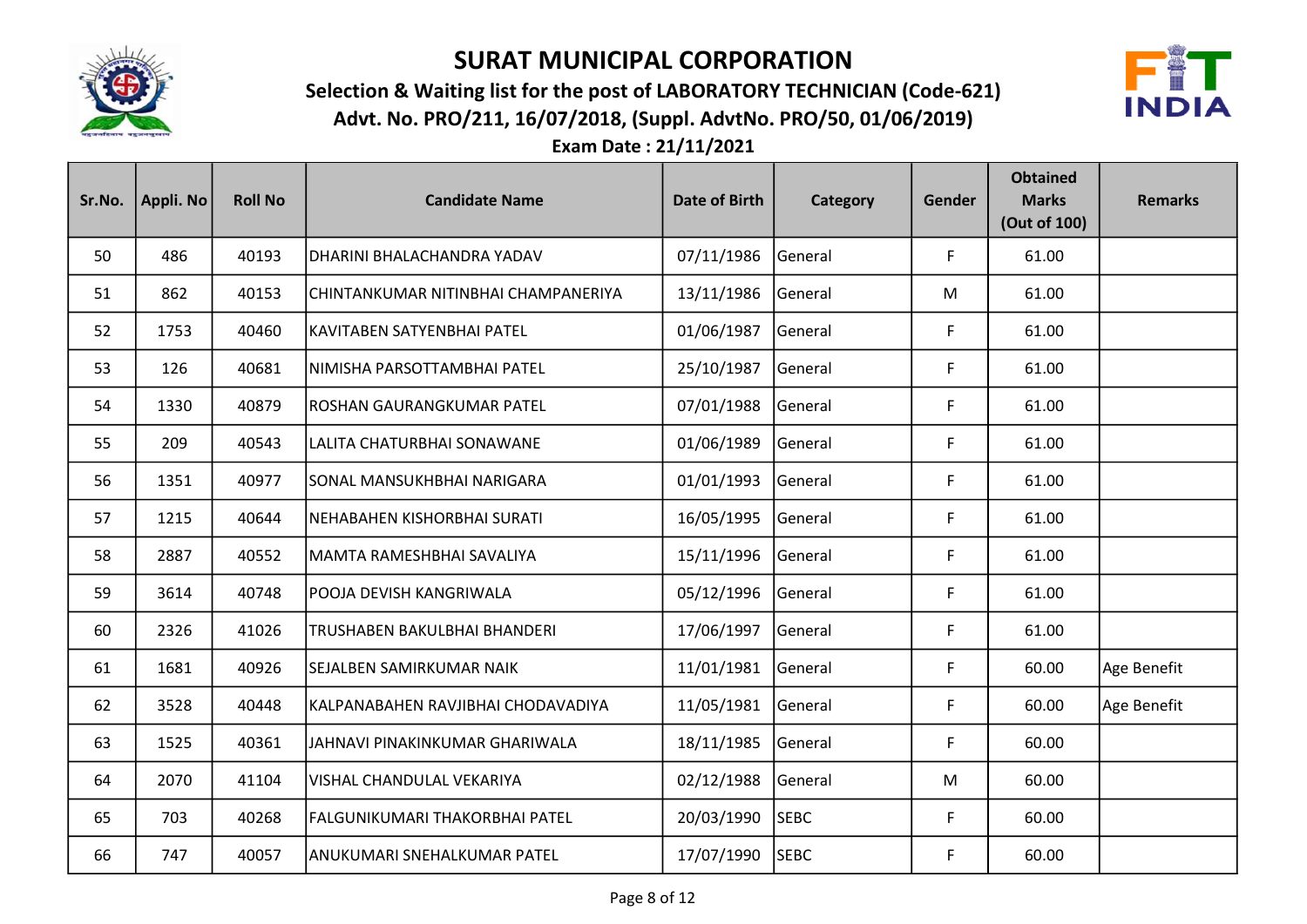

Advt. No. PRO/211, 16/07/2018, (Suppl. AdvtNo. PRO/50, 01/06/2019) Selection & Waiting list for the post of LABORATORY TECHNICIAN (Code-621)



| Sr.No. | Appli. No | <b>Roll No</b> | <b>Candidate Name</b>                                   | <b>Date of Birth</b> | Category       | Gender | <b>Obtained</b><br><b>Marks</b><br>(Out of 100) | <b>Remarks</b> |
|--------|-----------|----------------|---------------------------------------------------------|----------------------|----------------|--------|-------------------------------------------------|----------------|
| 67     | 1851      | 41022          | TRUPTIBEN BIPINKUMAR PARMAR                             | 11/06/1992           | General        | F      | 60.00                                           |                |
| 68     | 1508      | 40040          | ANKITA LALJIBHAI DOMADIYA                               | 01/09/1993           | General        | F      | 60.00                                           |                |
| 69     | 1507      | 40106          | <b>BHAVINEE GANPATBHAI PATEL</b><br>(DependentMS-22078) | 11/10/1994           | <b>SEBC</b>    | F      | 60.00                                           |                |
| 70     | 2224      | 41032          | TWINKLE RAMESHBHAI PATEL                                | 24/12/1994           | <b>SEBC</b>    | F      | 60.00                                           |                |
| 71     | 191       | 40234          | DISHA HARESHBHAI VADALIYA                               | 24/05/1995           | General        | F      | 60.00                                           |                |
| 72     | 2834      | 40775          | PRITI PREMSHANKAR KUSHWAH                               | 26/07/1995           | General        | F      | 60.00                                           |                |
| 73     | 3488      | 40761          | PRAKASHBHAI SUKHABHAI RABARI                            | 30/08/1995           | <b>SEBC</b>    | M      | 60.00                                           |                |
| 74     | 2396      | 40820          | RAJDEEPSINH RATANSINH KHER                              | 26/09/1995           | <b>SEBC</b>    | M      | 60.00                                           |                |
| 75     | 1550      | 40365          | <b>JAINISHA DIPAK PARMAR</b>                            | 04/10/1995           | General        | F      | 60.00                                           |                |
| 76     | 3200      | 40160          | DARSHANABEN BHARATBHAI PRAJAPATI                        | 28/09/1996           | <b>SEBC</b>    | F      | 60.00                                           |                |
| 77     | 2668      | 40072          | ASHABEN VISHNUBHAI PATEL                                | 23/01/1997           | <b>General</b> | F      | 60.00                                           |                |
| 78     | 497       | 40980          | SONALBEN BABUBHAI DESAI                                 | 21/07/1997           | <b>SEBC</b>    | F      | 60.00                                           |                |
| 79     | 2439      | 40786          | PRIYANKA BHARATKUMAR SAILOR                             | 08/08/1997           | <b>SEBC</b>    | F      | 60.00                                           |                |
| 80     | 331       | 40719          | PARASBHAI RAMESHBHAI AHIR                               | 09/08/1997           | <b>SEBC</b>    | M      | 60.00                                           |                |
| 81     | 3362      | 40828          | RASHMI RAMJIBHAI MAKAWANA                               | 13/08/1997           | <b>General</b> | F      | 60.00                                           |                |
| 82     | 528       | 40399          | JIGNASABAHEN DIPAKKUMAR PACHCHIGAR                      | 11/10/1978           | <b>SEBC</b>    | F      | 59.00                                           | Age Benefit    |
| 83     | 1871      | 40777          | PRITIBAHEN RAMCHANDRABHAI TANDEL                        | 31/05/1982           | <b>SEBC</b>    | F      | 59.00                                           | Age Benefit    |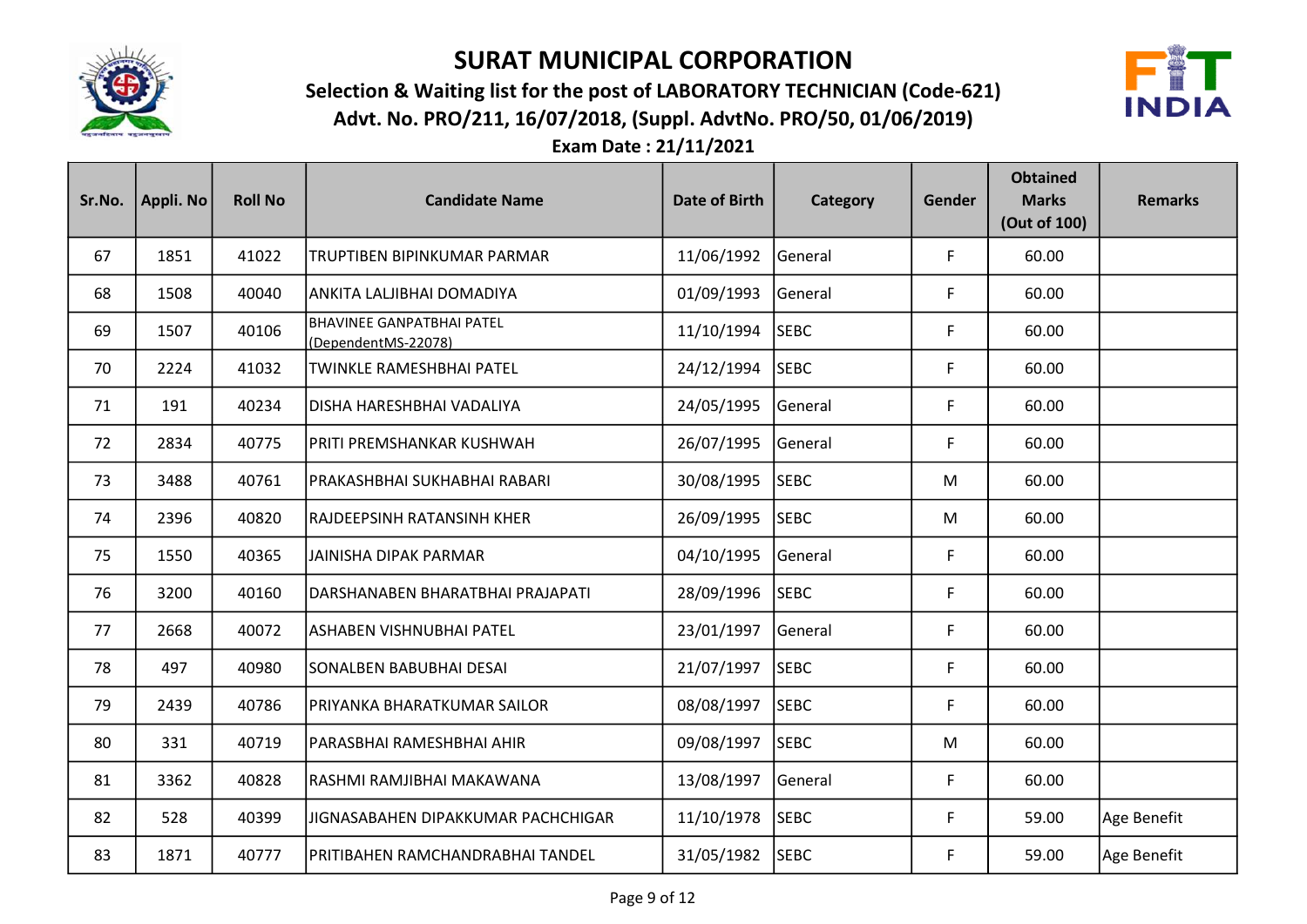

Advt. No. PRO/211, 16/07/2018, (Suppl. AdvtNo. PRO/50, 01/06/2019) Selection & Waiting list for the post of LABORATORY TECHNICIAN (Code-621)



| Sr.No. | Appli. No | <b>Roll No</b> | <b>Candidate Name</b>              | <b>Date of Birth</b> | Category       | Gender | <b>Obtained</b><br><b>Marks</b><br>(Out of 100) | <b>Remarks</b> |
|--------|-----------|----------------|------------------------------------|----------------------|----------------|--------|-------------------------------------------------|----------------|
| 84     | 442       | 40244          | <b>DIVYABAHEN SUJIT BHAGATWALA</b> | 31/03/1984           | General        | F      | 59.00                                           |                |
| 85     | 799       | 40782          | PRIYA PRASHANT KAPADIYA (MS-44540) | 25/06/1984           | General        | F      | 59.00                                           |                |
| 86     | 3598      | 40219          | DIMPLE RAVJIBHAI SIROYA            | 29/07/1984           | <b>General</b> | F      | 59.00                                           |                |
| 87     | 1037      | 40589          | MEGHABEN PRASHANT DALAL            | 17/09/1984           | General        | F      | 59.00                                           |                |
| 88     | 3218      | 40363          | JAIMINI CHANDUBHAI PATEL           | 31/10/1984           | General        | F      | 59.00                                           |                |
| 89     | 1367      | 40970          | SNEHAL PANKAJ PANSURIYA            | 22/03/1985           | General        | F      | 59.00                                           |                |
| 90     | 493       | 40537          | KRUTIBEN JIGNESHKUMAR DESAI        | 23/10/1986           | <b>EWS</b>     | F      | 59.00                                           |                |
| 91     | 1121      | 40197          | DHARMISHTHABEN HIRALAL PATIL       | 28/01/1987           | General        | F      | 59.00                                           |                |
| 92     | 2526      | 40029          | AMOLKUMAR RAMESHBHAI SONI          | 05/04/1987           | General        | M      | 59.00                                           |                |
| 93     | 593       | 40960          | SHWETA RINKESH MAHETA              | 28/05/1987           | General        | F      | 59.00                                           |                |
| 94     | 884       | 40446          | KAJALKUMARI VAJUBHAI KHENI         | 07/02/1988           | General        | F      | 59.00                                           |                |
| 95     | 2035      | 40331          | HIRALBEN BHAVESHKUMAR BHADIADRA    | 07/06/1989           | General        | F      | 59.00                                           |                |
| 96     | 1401      | 40466          | KEYURIBEN NILESHBHAI PRAJAPATI     | 07/02/1990           | General        | F      | 59.00                                           |                |
| 97     | 1264      | 40078          | ASIFBHAI MO.SIDDIC MAREDIYA        | 27/03/1990           | General        | M      | 59.00                                           |                |
| 98     | 3612      | 40469          | KHUSHBU DIXIT RAMANANDI            | 24/04/1992           | General        | F      | 59.00                                           |                |
| 99     | 217       | 40245          | DIVYABEN BATUKBHAI KACHHADIYA      | 10/06/1992           | General        | F      | 59.00                                           |                |
| 100    | 3610      | 41005          | SWETABEN PRAKASHBHAI PATEL         | 19/12/1993           | General        | F      | 59.00                                           |                |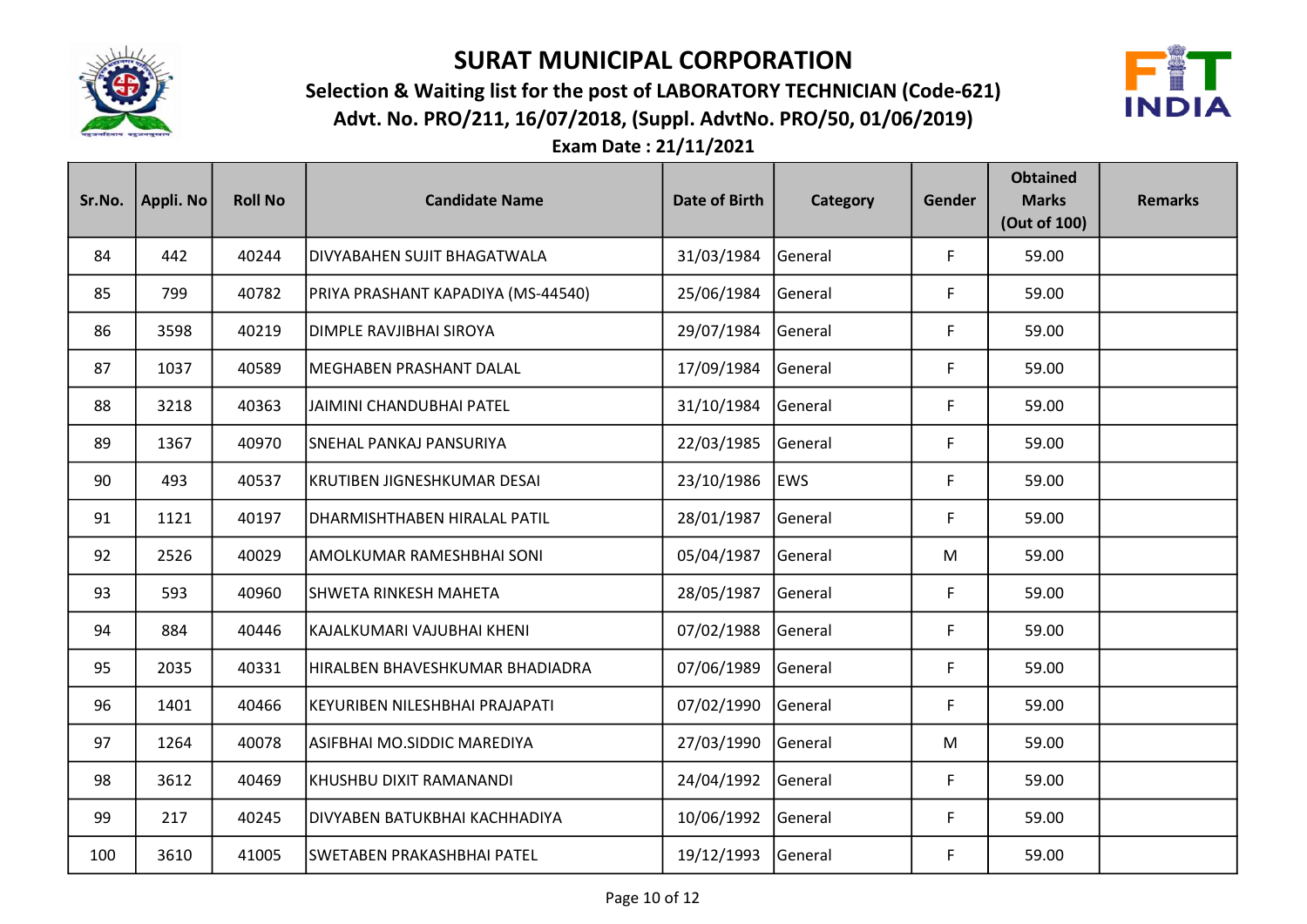

Advt. No. PRO/211, 16/07/2018, (Suppl. AdvtNo. PRO/50, 01/06/2019) Selection & Waiting list for the post of LABORATORY TECHNICIAN (Code-621)



| Sr.No. | Appli. No | <b>Roll No</b> | <b>Candidate Name</b>               | <b>Date of Birth</b> | Category    | Gender | <b>Obtained</b><br><b>Marks</b><br>(Out of 100) | <b>Remarks</b> |
|--------|-----------|----------------|-------------------------------------|----------------------|-------------|--------|-------------------------------------------------|----------------|
| 101    | 1741      | 40074          | ASHOKKUMAR MANCHHARAM LUHAR         | 19/10/1994           | General     | M      | 59.00                                           |                |
| 102    | 813       | 41008          | TANVI VINAYKUMAR PATEL              | 21/02/1995           | General     | F      | 59.00                                           |                |
| 103    | 606       | 40474          | KHUSHBU SHAILESHBHAI PATEL          | 28/02/1995           | General     | F      | 59.00                                           |                |
| 104    | 1103      | 40510          | KISHORKUMAR DAYABHAI VALA           | 05/03/1995           | <b>SEBC</b> | M      | 59.00                                           |                |
| 105    | 104       | 40881          | ROSHNI HIRALKUMAR PATEL             | 26/09/1995           | <b>SEBC</b> | F      | 59.00                                           |                |
| 106    | 344       | 40864          | RINKALBEN RAMJIBHAI KANANI          | 04/04/1996           | General     | F      | 59.00                                           |                |
| 107    | 1031      | 40091          | AYUSHIBEN DILIPBHAI PATEL           | 10/06/1996           | <b>SEBC</b> | F      | 59.00                                           |                |
| 108    | 2482      | 40315          | HETALIKUMARI RAMUBHAI AHIR          | 29/12/1996           | <b>SEBC</b> | F      | 59.00                                           |                |
| 109    | 2868      | 40292          | HARSHABEN KANUBHAI SISARA           | 21/04/1997           | <b>SEBC</b> | F      | 59.00                                           |                |
| 110    | 949       | 40570          | MARGI KIRANBHAI JAVIYA              | 28/06/1997           | General     | F      | 59.00                                           |                |
| 111    | 372       | 40852          | RIDHI GIRISHKUMAR PAGHDAL           | 14/07/1997           | General     | F      | 59.00                                           |                |
| 112    | 1102      | 40546          | LOPAKUMARI HITESHBHAI PATEL         | 28/07/1997           | <b>SEBC</b> | F      | 59.00                                           |                |
| 113    | 701       | 40591          | MEGHNA CHETANBHAI SADADIWALA        | 19/10/1984           | <b>SEBC</b> | F      | 58.00                                           |                |
| 114    | 2277      | 40919          | SAURABH ASHWINBHAI PATEL            | 03/11/1984           | General     | M      | 58.00                                           |                |
| 115    | 420       | 40544          | LATESHKUMAR DINESHCHANDRA CHAUDHARI | 06/11/1984           | General     | M      | 58.00                                           |                |
| 116    | 995       | 40725          | PARULBAHEN NITINKUMAR PATEL         | 13/01/1985           | <b>SEBC</b> | F      | 58.00                                           |                |
| 117    | 1014      | 41099          | <b>VIRALBEN VITHTHALBHAI PATEL</b>  | 15/09/1987           | General     | F      | 58.00                                           |                |